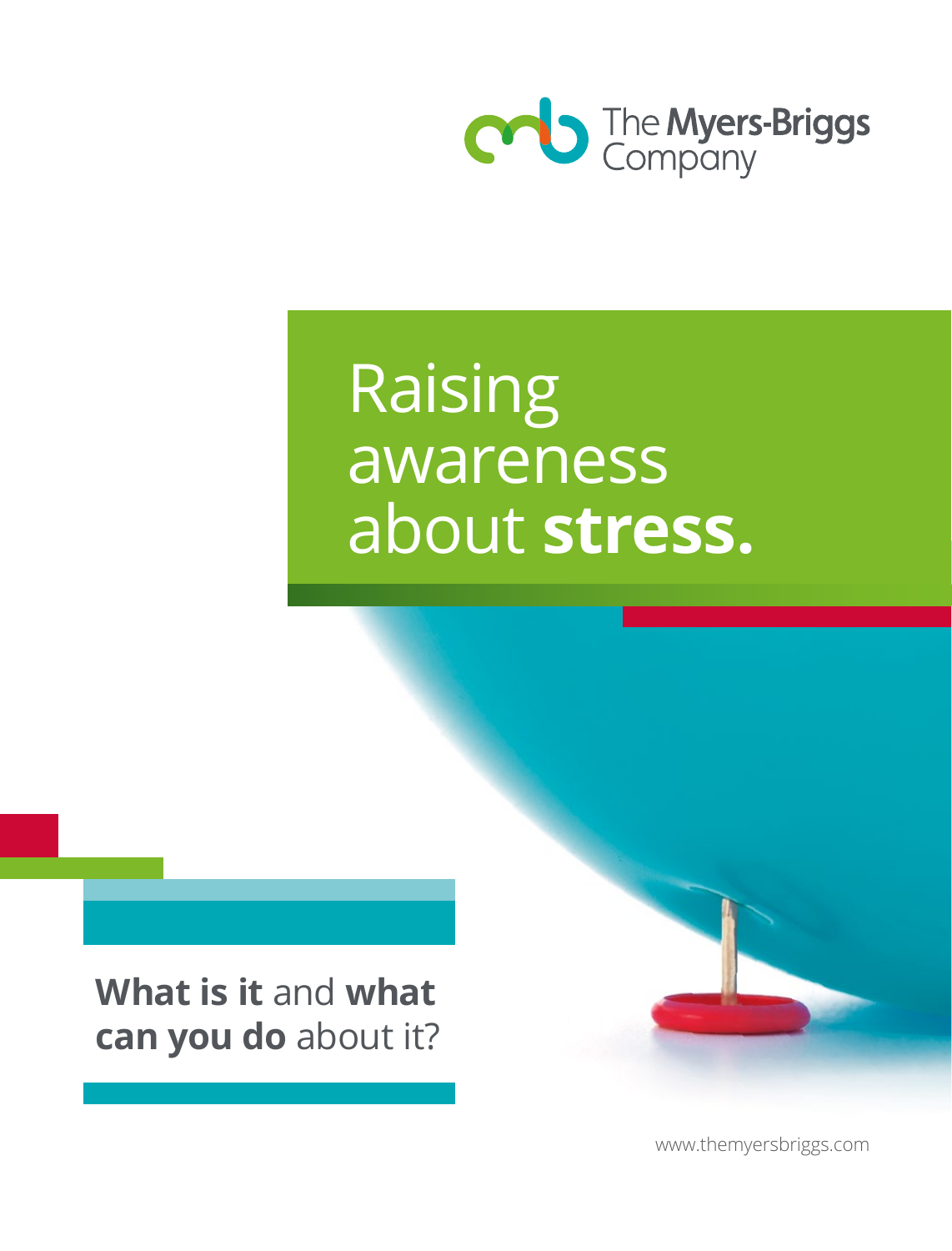# The **big picture**

#### **Stress affects people's health, well-being and workplace performance. It's a big deal.**

Even if you don't think you are affected by stress right now, you probably know someone who is. It might be a team member, a friend or a manager.

#### **In the US**

**\$300bn annual costs** to employers in stress-related health care and missed work



**70% of people** regularly experience physical symptoms caused by stress

**48%** feel their stress has **increased** over the past five years





#### **In the UK and Europe**

**70%** of workers find their work **stressful**



**25% of Europeans** risk health problems due to stress at work



**4 in10** workers think that stress is not handled well in their workspace

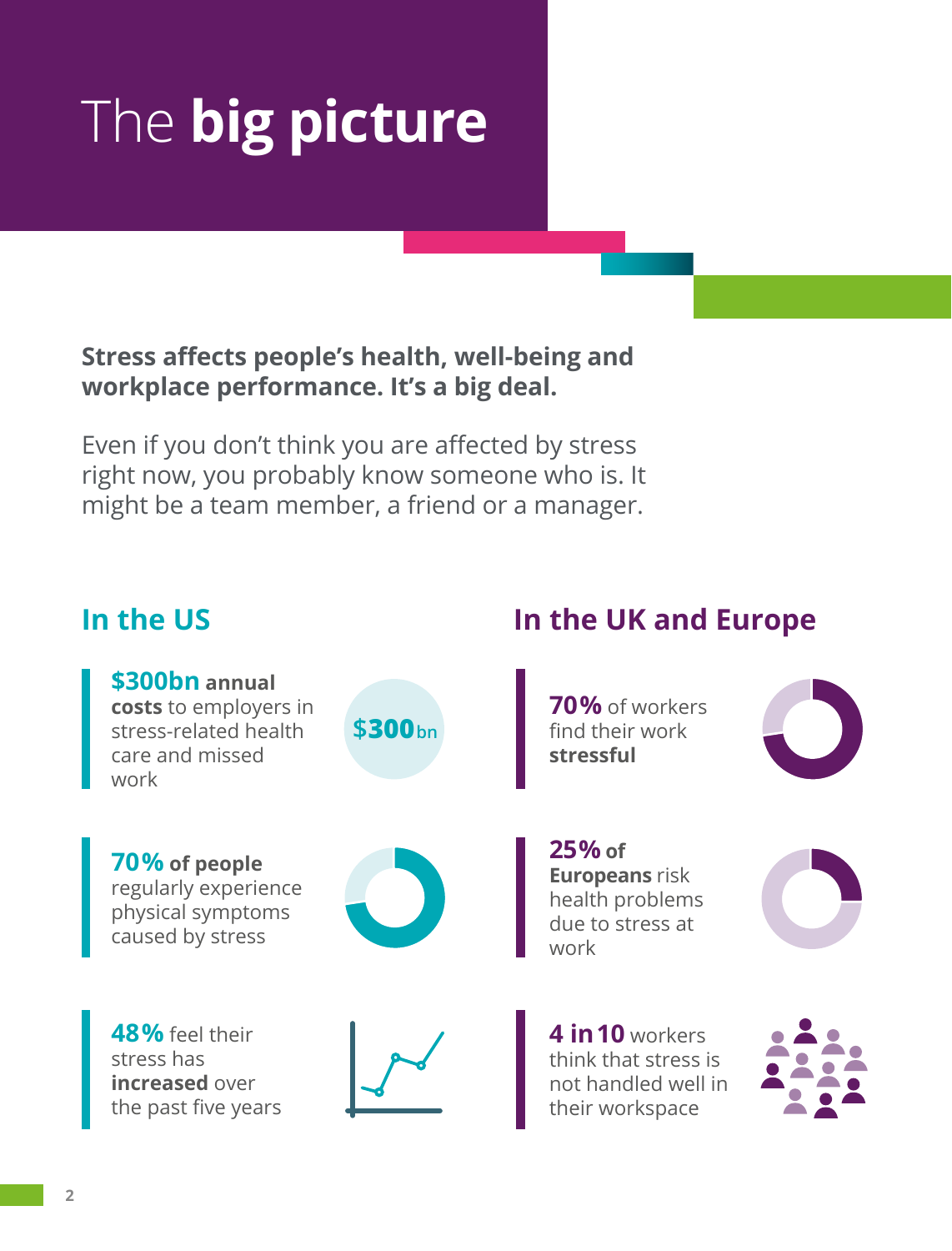### What is **stress**?

**A state of mental or emotional strain or tension resulting from adverse or demanding circumstances.**

Oxford Dictionaries

**The adverse reaction people have to excessive pressures or other types of demand placed on them.**

UK Health and Safety Executive (HSE)<sup>1</sup>

**The harmful physical and emotional responses that occur when the requirements of the job do not match the capabilities, resources, or need of the worker.**

National Institute for Occupational Safety and Health (NIOSH)<sup>2</sup>

It's not stress that kills us, **it's our reaction to it.**

**Hans Selye**, biologist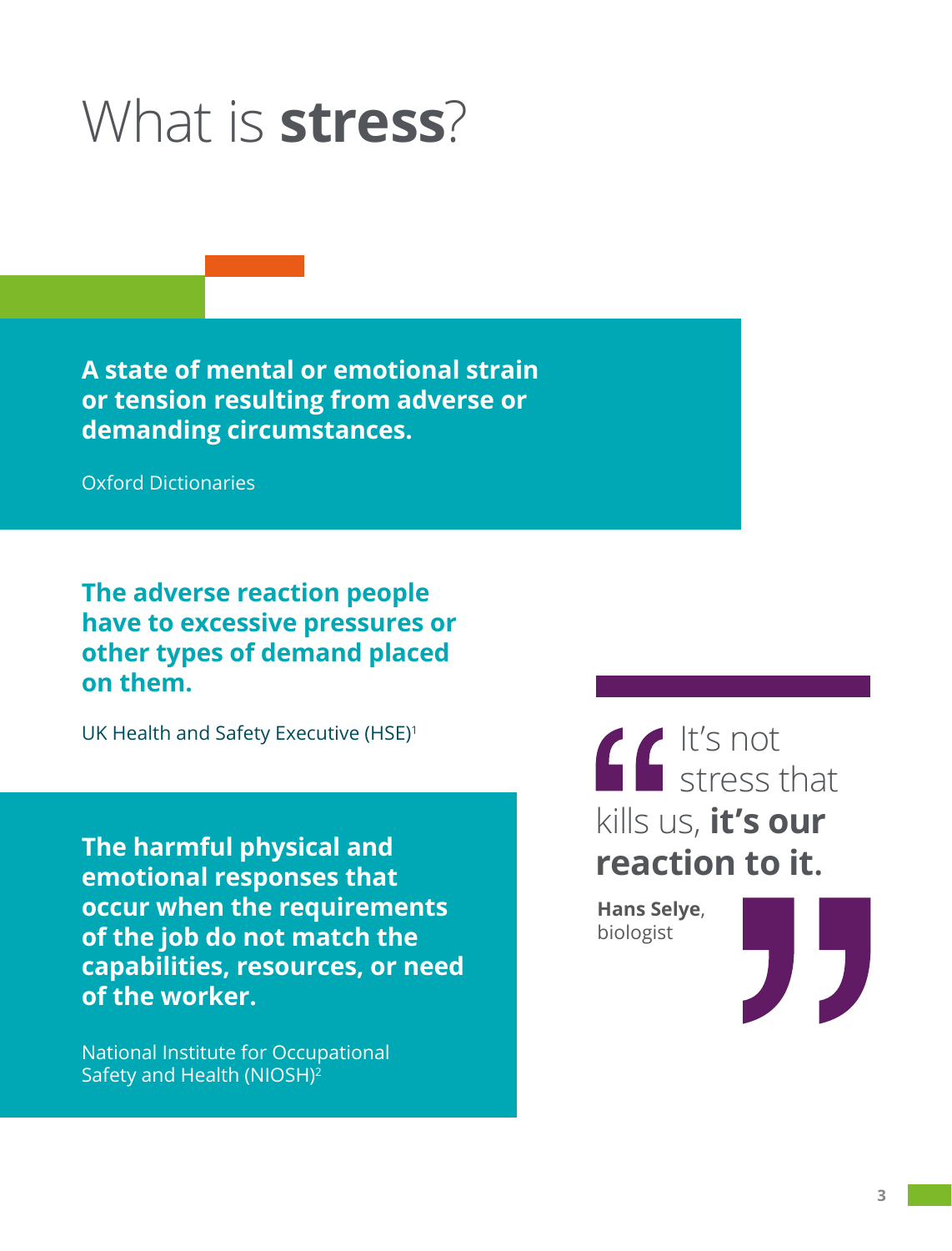### What causes **you** stress?

In a survey, we asked people **what makes them stressed**:



The key to building resilience is to understand and recognize:

- **- Your stress triggers**
- **- How you react to stress**
- **- Coping techniques that work for you**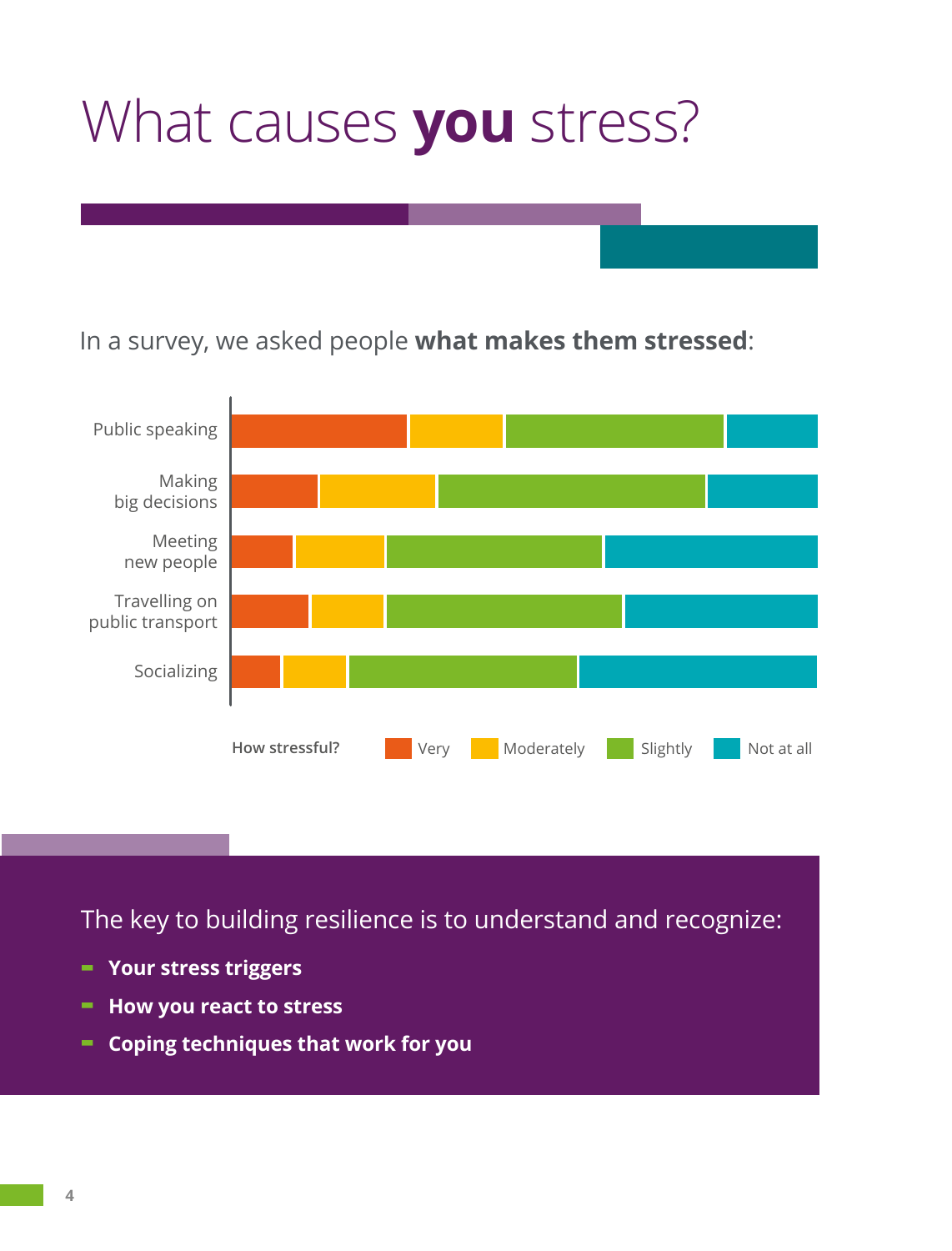### **What happens** as stress increases?

Some level of stimulation and **challenge is essential for peak performance,** but beyond that peak, more pressure creates anxiety, and performance suffers.

Under **everyday stress**, anxiety drives an exaggeration of core aspects of your personality, turning **strengths into weaknesses**. Under prolonged or extreme stress, extreme anxiety can result in collapse.

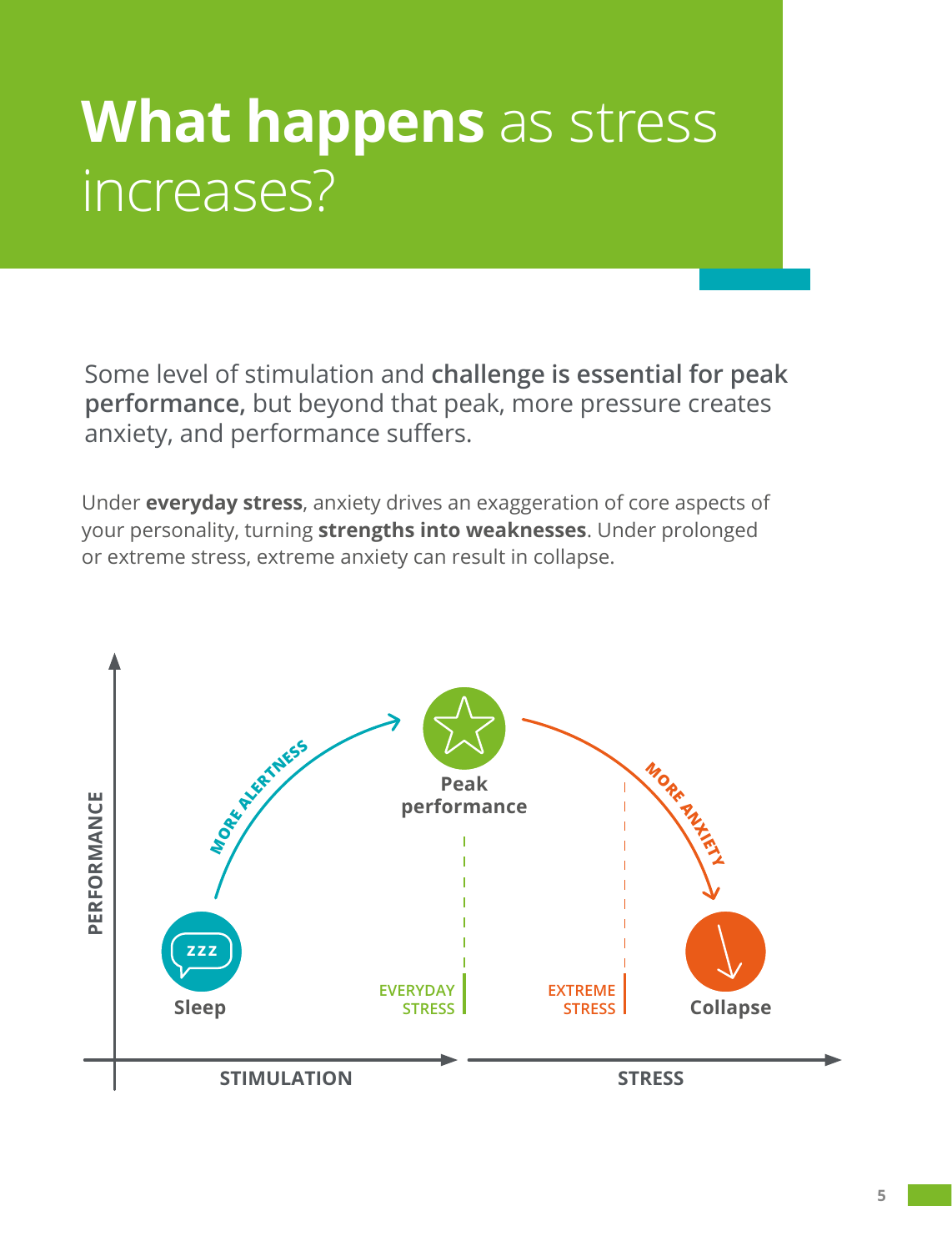## Which coping **techniques** work **for you**?

The key to handling stress is **you** – because stress is personal.

For example, you might find it stressful when you have to meet new people, whereas some other people thrive in such a situation. If different types of people have different causes of stress, it follows that people need different coping techniques.

If you know your personality type, you'll start to understand your stress triggers and coping mechanisms.

#### **Find what works for you**

Improve your self-awareness.

Take a personality assessment, like the MBTI questionnaire.

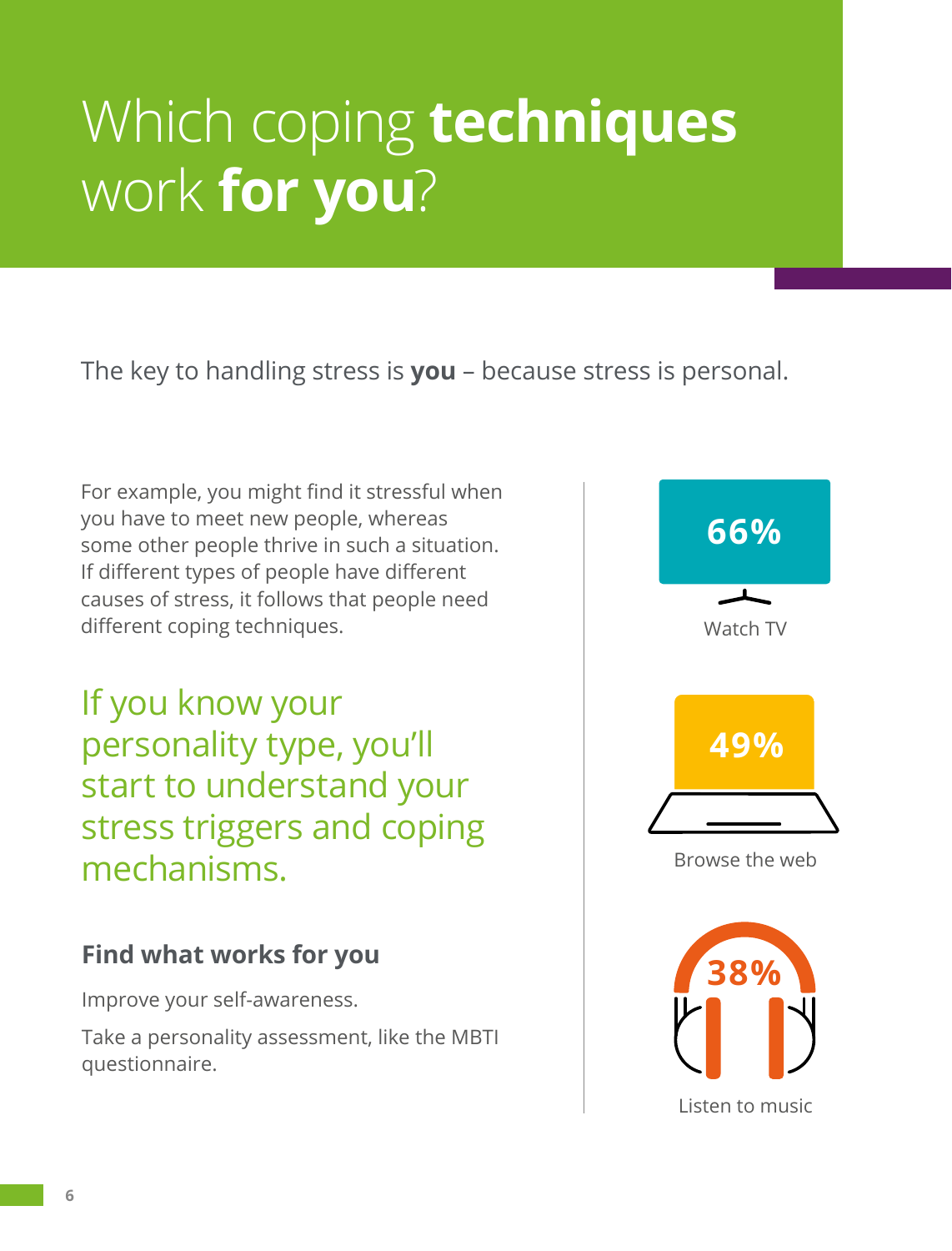# **What can you** do now?

(recommended by The American Psychological Association)

- **-** Seek support through family and friends
- **-** Nurture a positive view of yourself
- **-** Keep things in perspective
- **-** Look for opportunities for selfdiscovery
- **-** Take decisive actions to act on adverse situations
- **-** Avoid seeing crises as insurmountable problems
- **-** Do things you enjoy and find relaxing
- **-** Maintain a hopeful outlook
- **-** Take regular exercise
- **-** Accept that change is a part of living
- **-** Develop realistic goals and move towards them



Check our guide to self-awareness and find out more at www.themyersbriggs.com

Knowing how you experience stress can help you find the most effective methods to relax […] there is no single best way to get there – each of us has our own path. Not everyone will benefit from a bodyfocused relaxer like yoga, just as meditation may not be the most effective way to fight stress for every person.3

**Daniel Goleman, Self-awareness:** author and psychologist